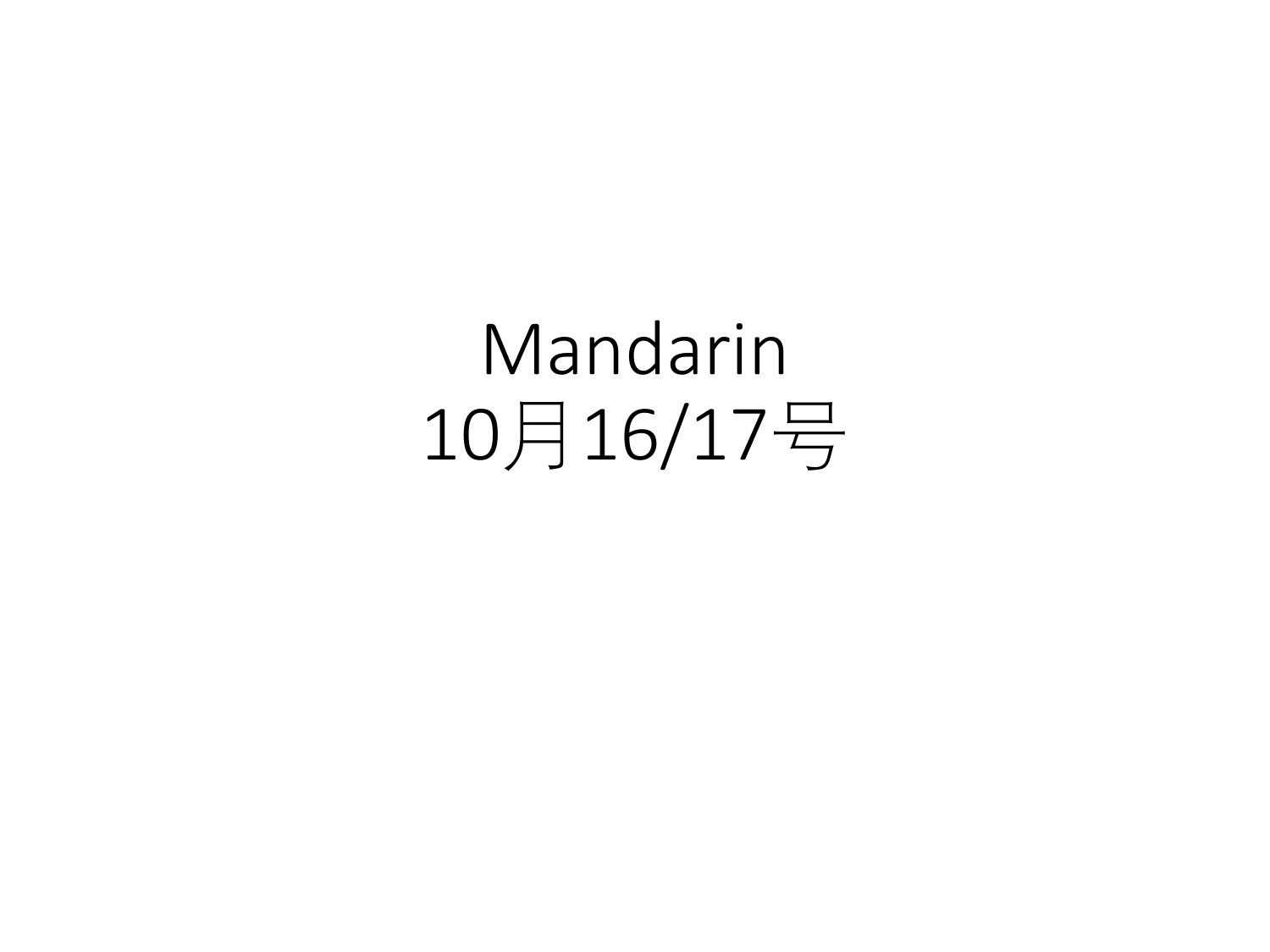## Revising time words

- 早
- 晚
- 星期
- 见

- 见 is particularly useful when arranging things with people:
- 明天见!
- 下个星期见
- 明年见
- 下次见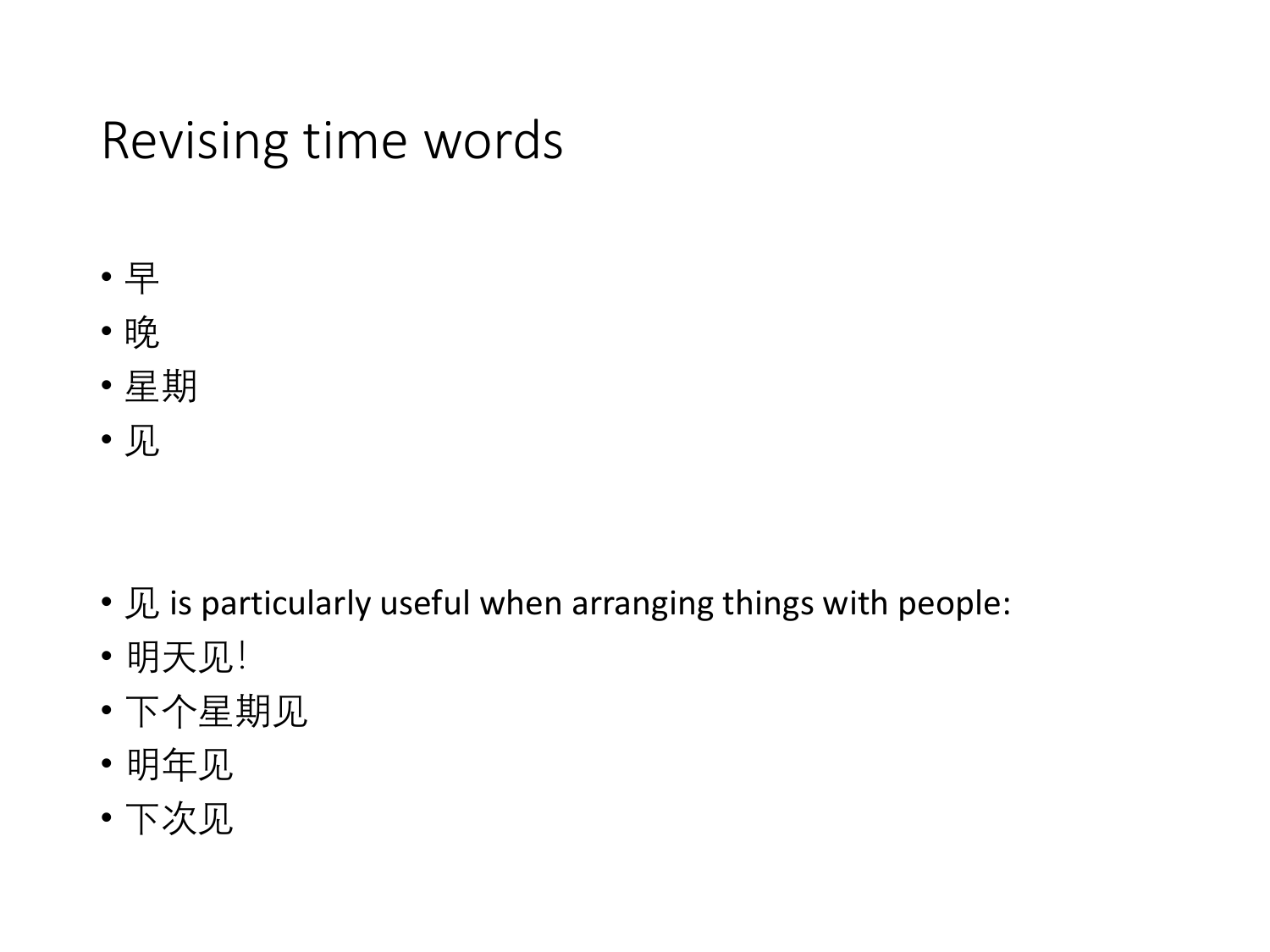| 课—上课—下课—有课—汉语课—明天的课          |
|------------------------------|
| —我明天上午有课。                    |
| 一你去上汉语课吗?                    |
| —明天的课你都准备好了吗?                |
| 帮助—帮助老师—帮助同学—有帮助—对学习有帮助      |
| —他常常帮助同学。                    |
| —你能帮助一下大卫吗?<br>eleti kaj tiu |
| —看电视对学汉语有帮助。                 |
| 正在-正在学习-正在看书-正在写汉字--正在听音乐    |
| —大卫正在做什么呢?                   |
| —他正在写汉字呢。                    |
| —妈妈正在准备午饭呢。                  |
| 洗—洗衣服—洗手—洗头—洗完了—洗好了          |
| 一你每天洗衣服吗?                    |
| 一水果都洗好了。                     |
| 一那件衣服我帮你洗了。                  |

 $\mathbb{R}^+$ 

b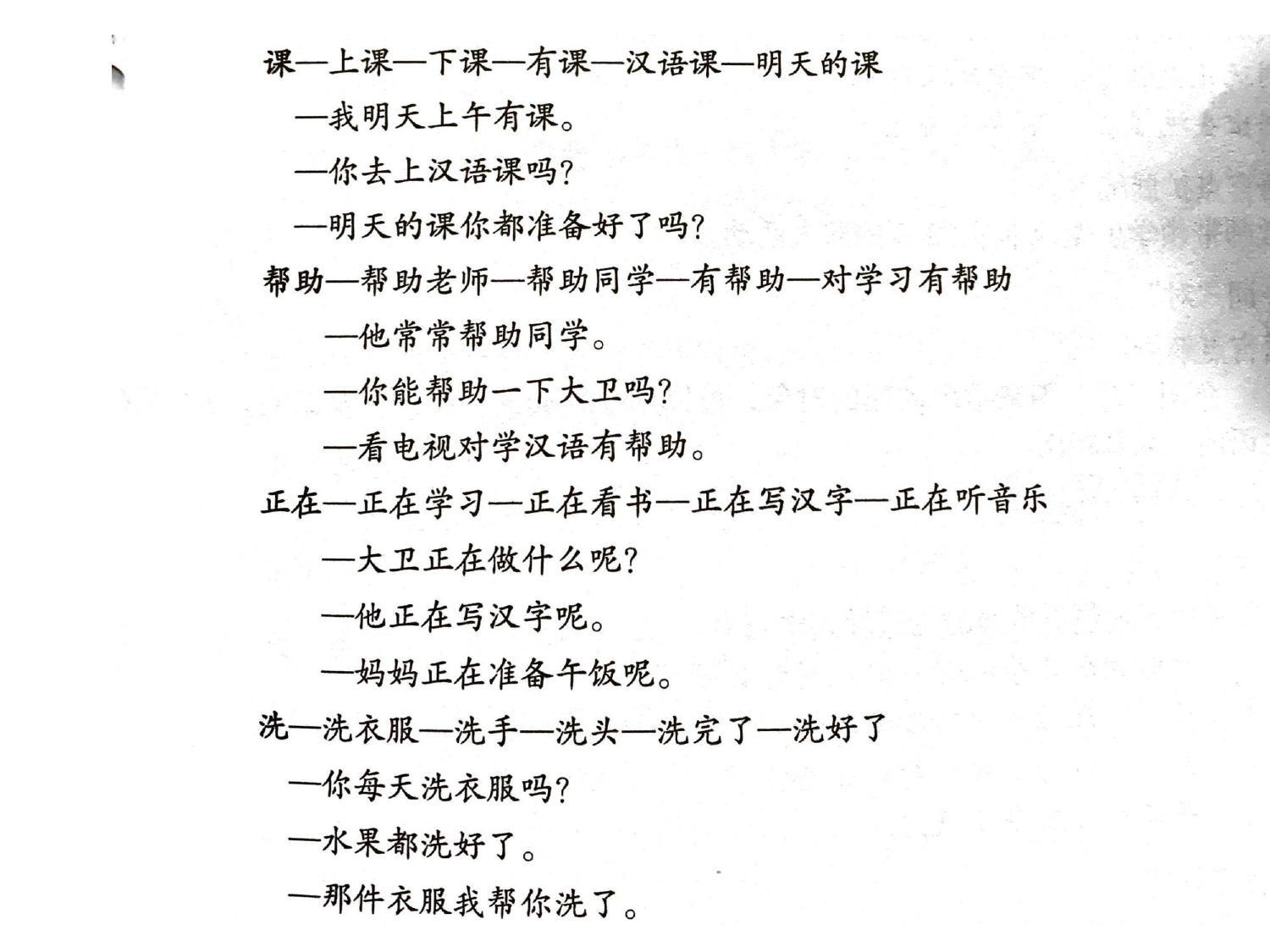- 47. Book (shu1)
- 48. Volume (ben3)
- 49. On/above (shang4)
- 50. Under/below (xia4)
- 51. Face, side (mian4)
- 52. Fire (huo3)
- 53. Vehicle (che1)
- 54. Very (hen3)
- 55. Good (hao3)
- 56. Peace (an1)
- 57. Door (men2)
- 58. To want, need, will (yao4)
- 59. North (bei3)
- 60. Capital (jing1)
- 61. Home/family (jia)
- 62. Return (hui2)
- 63. Horse (ma3
- 64. Question marker (ma)
- 65. Mum (ma1)
- 66. How many/several (ji3)
- 67. Hand (shou3)
- 68. Machine (ji1)
- 69. King (wang2)
- 70. Jade (yu4)
- 71. Treasure (bao3)
- 72. Country (guo2)
- 73.Early (zao3)
- 74.Same (tong2)
- 75.Company (work) (si1)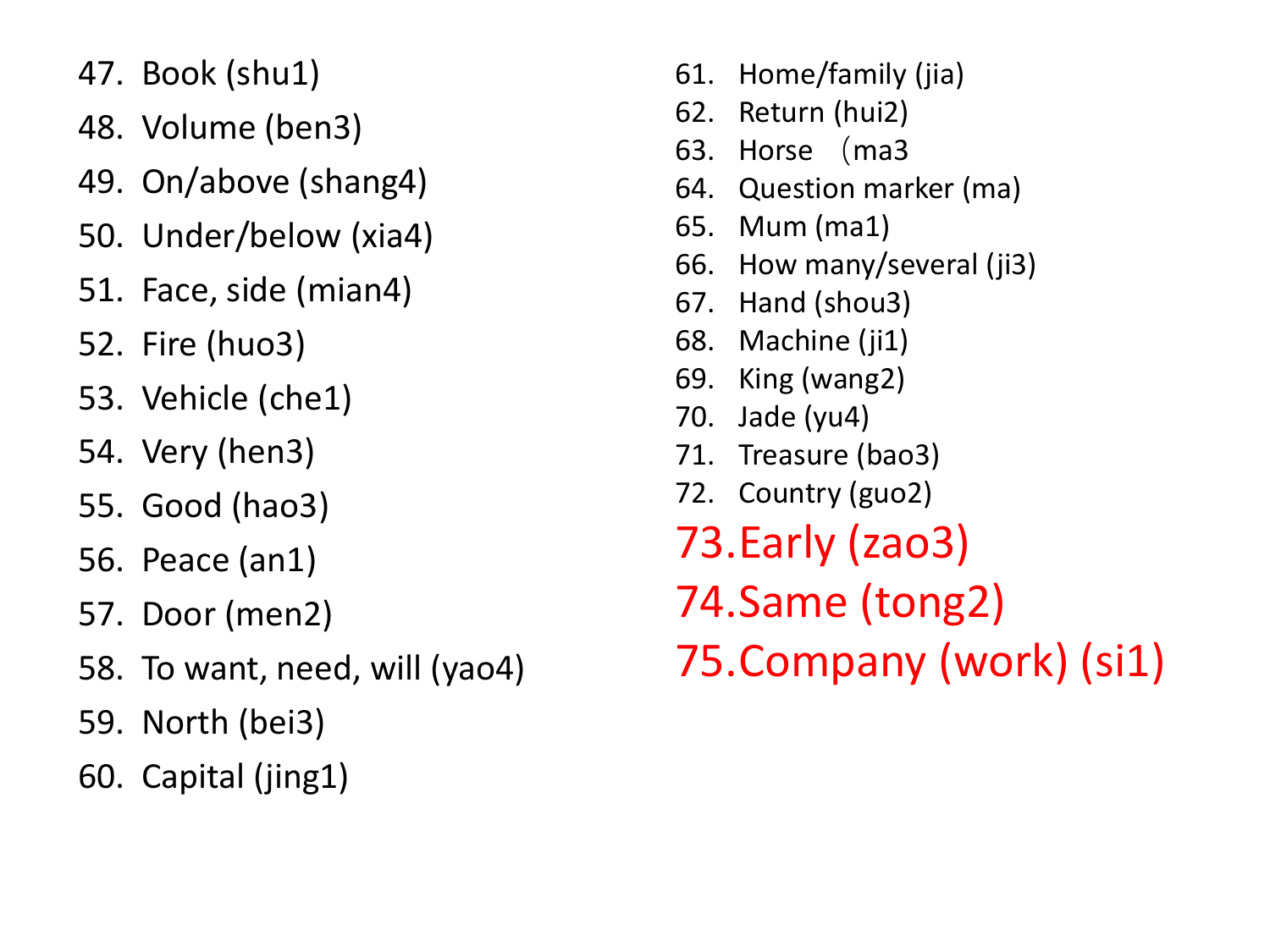## Not-so-crazy sentences

- How many people are there in your family?
- Your mobile phone is under the book
- She is a very good baby
- Is your country very big?
- He works at the company in Beijing. (He at Beijing company works)
- •My friend is going to China in the morning.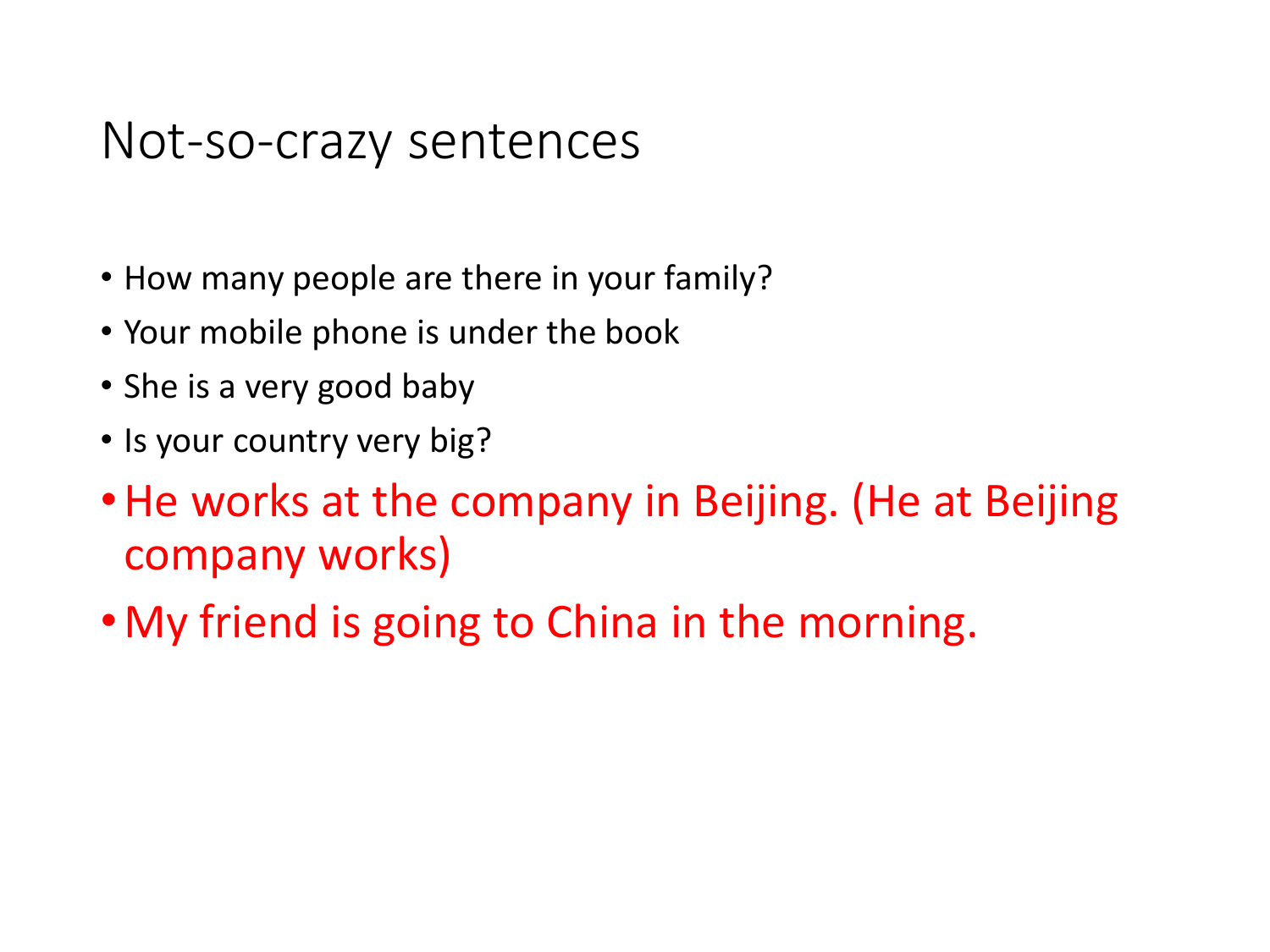$\overline{X}$  – towards, for, with regard to,

•跑步对身体很好 •老师对学生非常好 •看电视对学汉语有帮助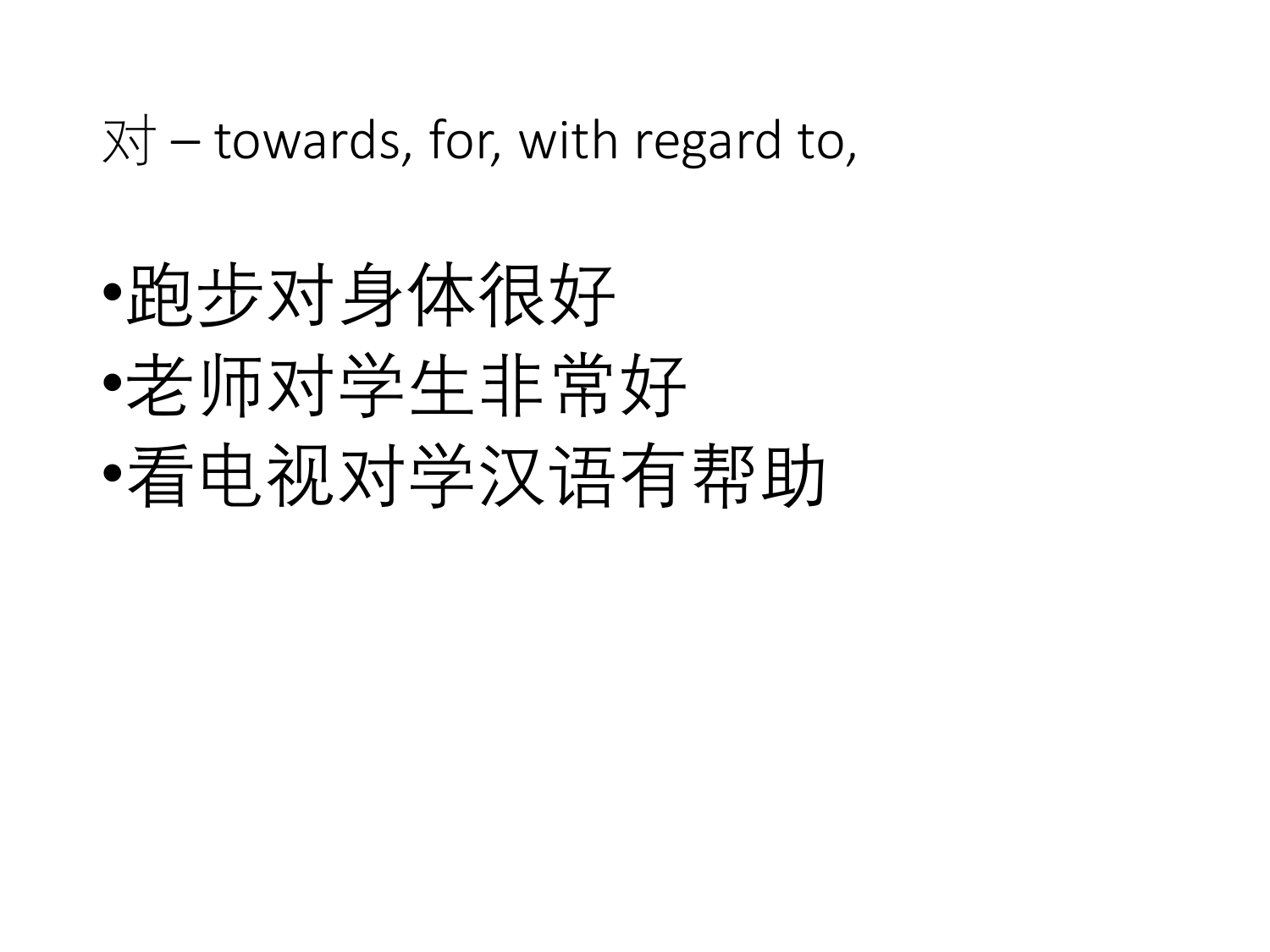

A: 你怎么买了这么多 东西啊?

B: 哥哥今天 中午 回来吃饭。

A: 我 看看 买 什么了。羊肉、鸡蛋、

面条、西瓜……真不少!妈妈呢?

B: 正在 准备 午饭呢!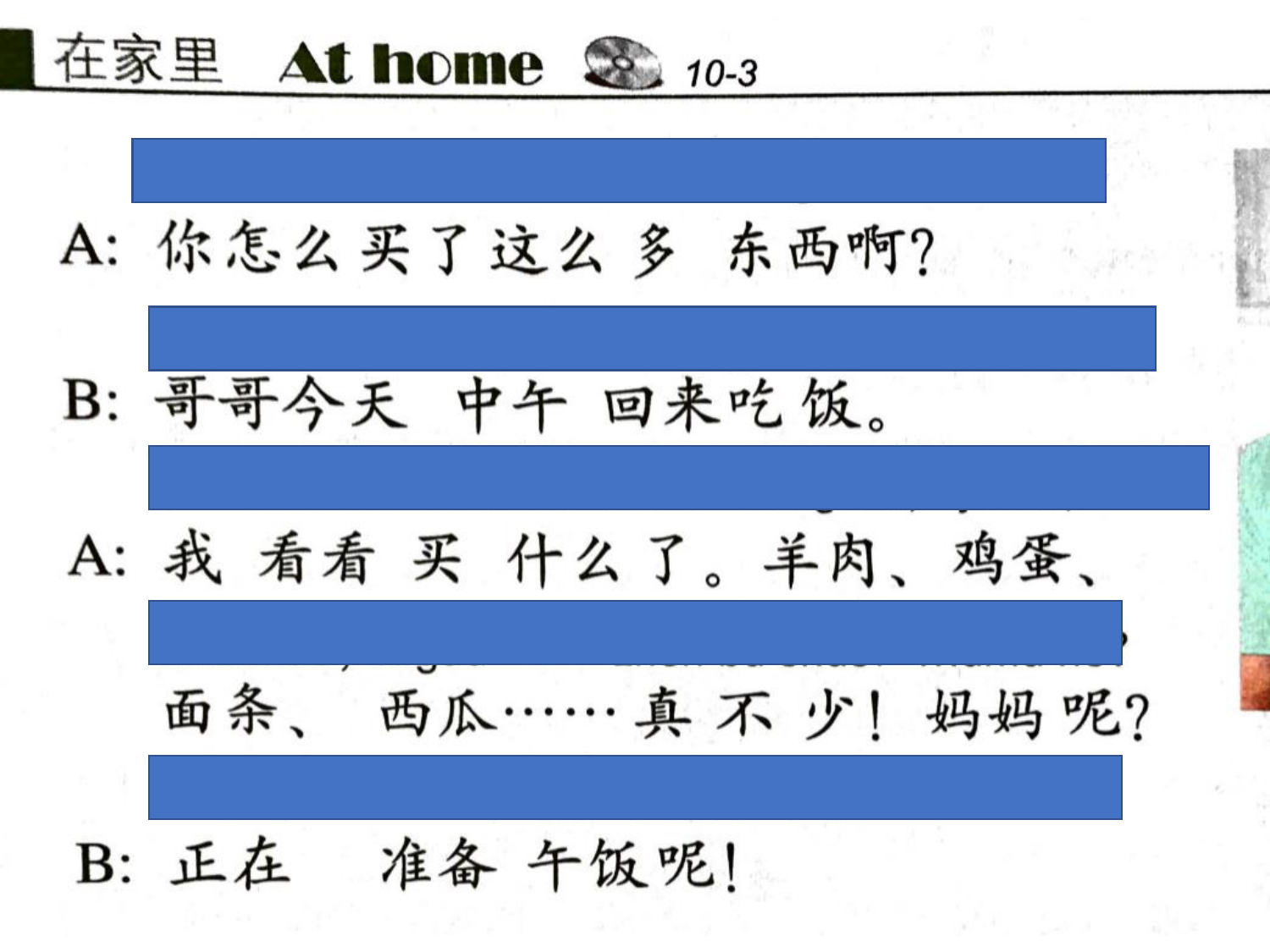A: 你在 找 什么? B: 你看见我的手机了吗? 白色的。 A: 别找了,手机在桌子上呢, 电脑 旁边。 B: 你看见我的衣服了吗? 红色的那件。 A: 那件衣服我 帮 你洗了, 在 外边 呢。